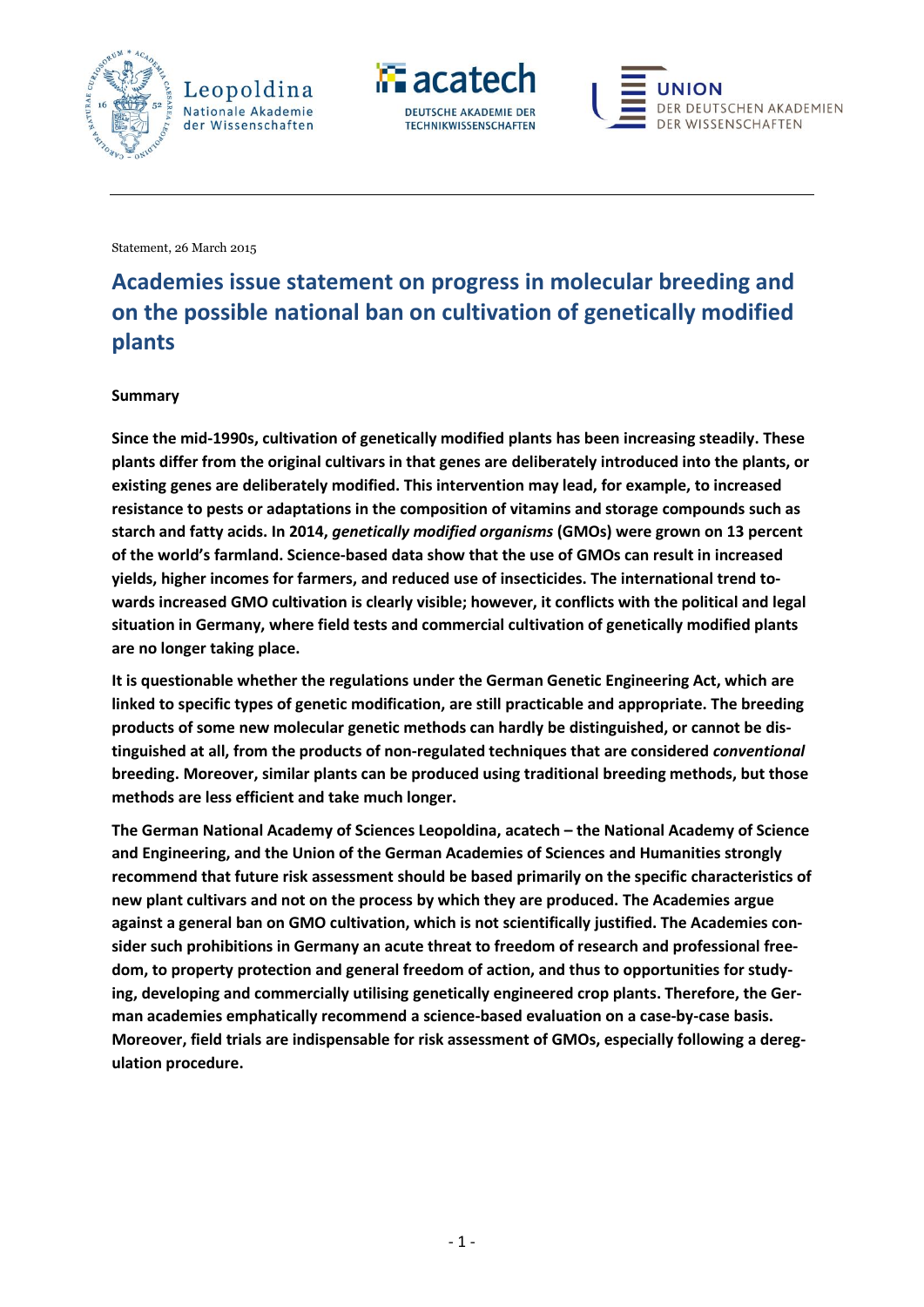# **Background**

In recent years, novel breeding methods have been developed that allow the genetic material of crops to be adapted to particular growing conditions and to demand in a targeted manner that saves time. Often, the resulting plant cultivars cannot be distinguished from plants obtained through conventional breeding, which may be placed on the market without prior authorisation. It is clear that the current regulation under the German Genetic Engineering Act (GenTG) is inconsistent, because plants that have been produced by novel molecular genetic approaches could be regarded as *genetically modified organisms* (GMOs) whereas conventionally bred plants, although indistinguishable from their GMO counterparts, are classified as non-GMOs.

After the enactment of the "opt-out-clause" in Directive 2001/18/EC by the legislative bodies of the European Union, the member states of the EU are free, as of April 2015, to adopt national prohibitions or restrictions on the cultivation of GMOs. There is an on-going discussion in Germany as to whether a general nationwide ban on the cultivation of GMOs should apply or whether opt-out measures should be left up to the individual states.

# **Current definition of genetically modified organisms**

Plant genetic engineering refers to a number of very diverse molecular genetic methods for which no specific risks relating to the particular technique have been demonstrated in any of the numerous safety studies. According to the GenTG (Section 3(3)), an organism is considered genetically modified if its genetic material has been altered in a way that does not occur naturally by mating or natural recombination. In particular, the techniques of genetic modification include, according to the GenTG (Section 3(3a)), techniques that introduce nucleic acid molecules produced outside an organism into a host organism in which they do not naturally occur. This means that the breeding technique, and not the resulting characteristic, is the criterion that triggers necessity for legal regulation.

In the European Union, the legislature has introduced an exception according to which organisms whose genetic material has been modified using irradiation or chemical mutagenesis are not considered to be genetically modified. With these time-consuming techniques, which have been practiced for years and are classified as *conventional* or even as *natural* breeding, thousands of random mutations are induced across the genome while only a tiny minority of them will ultimately result in a favourable phenotype. Many cultivars that are widely cultivated today, such as barley, wheat and grapefruit, were modified in this way, meaning that every day consumers ingest grain, fruit and vegetables that have been extensively genetically altered – yet these products are not considered genetically modified in the sense of the GenTG.

#### **Modern molecular breeding techniques**

TILLING (targeted induced local lesions in genomes) has been frequently used in conventional breeding in which random mutations within a particular gene can be identified using a high-throughput method. In marker-assisted breeding (precision breeding), plants are selected for their marker genotype, using sequence-based methods, and are bred further in a targeted way. Because no genes have been altered by genetic modification, the plants produced by the aforementioned techniques are not considered GMOs. Likewise, techniques, in which genetic material from an organism is introduced into the same or a closely related species that can also exchange genetic material by means of natural processes, are not considered genetically modified if no genetic engineering techniques are involved.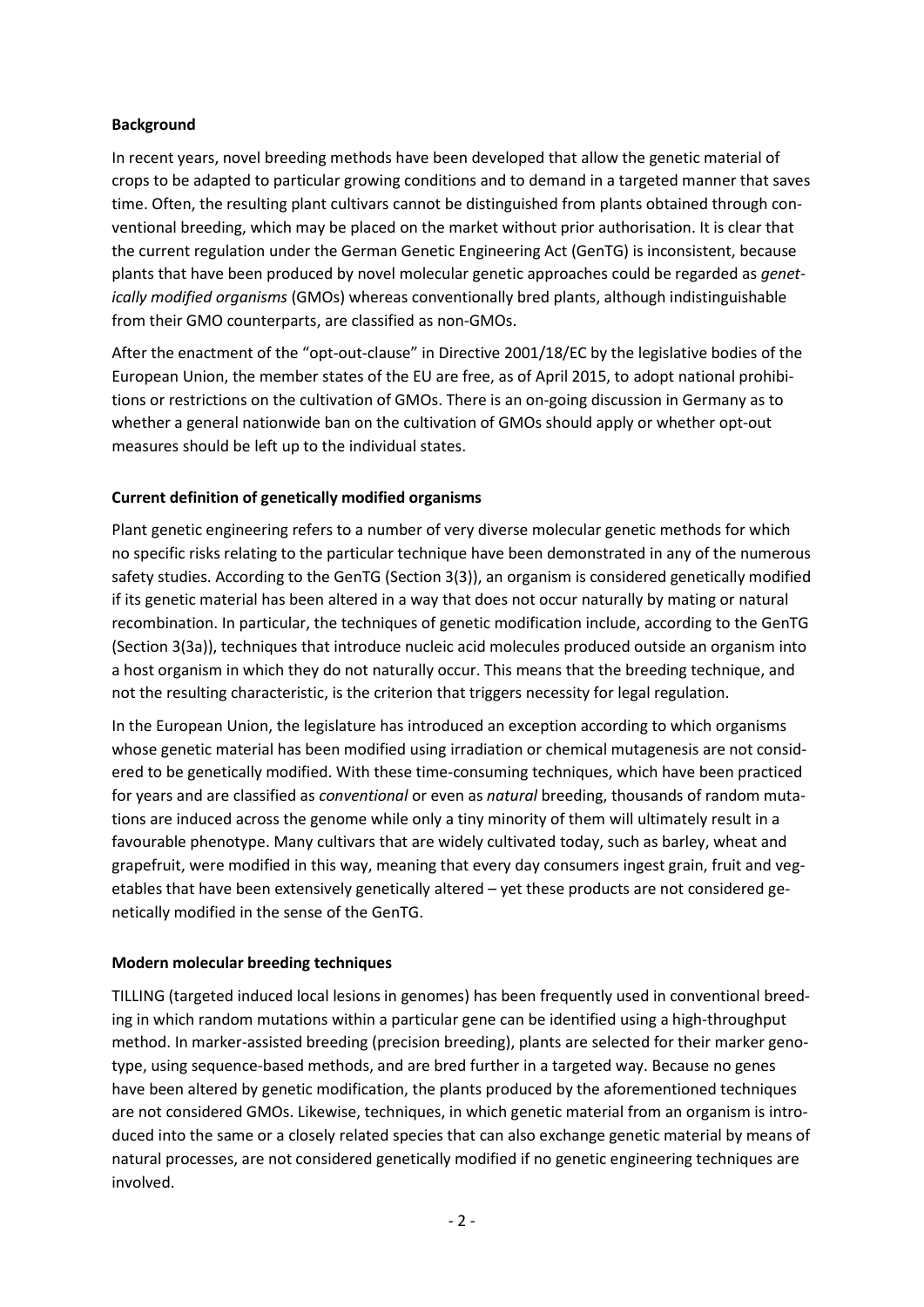Commonly used genetic engineering breeding methods generally used to leave easily detectable traces in the genome of the plant, which helped to classify a crop as *genetically modified*. Frequently, these traces were segments of genetic material from bacteria or viruses that are used as molecular genetic tools and that also naturally introduce their genes into plants. Modern molecular techniques, like *TALEN* or *CRISPR-Cas*, often referred to as *genome editing* or *gene surgery*, now enable gene modification in a targeted and controlled manner. This occurs, for example, by means of targeted inactivation or modification of individual genes using enzymes that recognise well-defined DNA sequences. These can achieve results in a very short period of time that are comparable to the results of lengthy conventional breeding techniques.

The plants obtained by means of the new breeding methods can hardly be distinguished, e.g. using gene tests, from conventionally bred plants – for example, if no foreign DNA has been introduced. This lack of differentiation illustrates that the GenTG's process-specific approach to regulation is inappropriate and that regulations that seek above all to ensure health and environmental safety must be based on an organism's characteristics, regardless of the (breeding) techniques on which these characteristics are based.

## **Consequences and recommendations**

- 1. Concerning the risk assessment of new plant cultivars, the focus should be on the specific characteristics of the breeding products rather than on the methods used to produce them. This would contribute to increased objectivity in public debate on novel molecular genetic breeding techniques and on plant genetic engineering in general, and would do justice to science-based insights.
- 2. Plant cultivars that are created in a targeted and time-saving manner using novel molecular breeding techniques cannot always be distinguished, neither genetically nor on the basis of the characteristics obtained, from crops produced through conventional breeding. If cultivars obtained in this way fall under the GenTG on the sole basis of the specific breeding technique used, the regulatory approaches of both the GenTG and the EU, which focus specifically on the genetic engineering breeding technique, are misguided. German and European law-makers should do justice to this fact in the future by rejecting the process-specific approach. The law should instead focus on risks generated by the characteristics of the plants that the breeding process creates.
- 3. Freedom of research, which is protected by Article 5(3) of the German Constitution, must be preserved. Non-method-specific support for research into new plant breeding techniques is legitimate and, with respect to both climate change and global food security, desirable. Such breeding methods can contribute significantly to increasing the nutritional value of plant products, to increasing yields through resistance to pests, and to strengthening tolerance to unfavourable growing conditions like drought and soil salinity. It must, however, be ensured that laboratory experiments and field tests with approved GMOs, which are indispensable for yield and risk assessments, remain possible and are, in particular, effectively protected from vandalism and damage.
- 4. The global trend in plant breeding cannot be stopped. In our globalised market, a 100-percent GMO-free supply of food and feed is already unrealistic. General bans on the cultivation of plants obtained using novel molecular genetic breeding methods will result in this area of research becoming unattractive for scientists in Germany. As a consequence, they will emigrate to other countries and we will lose a research sector that is important for our country's industrial development. In addition, research efforts in Germany will be excluded from international research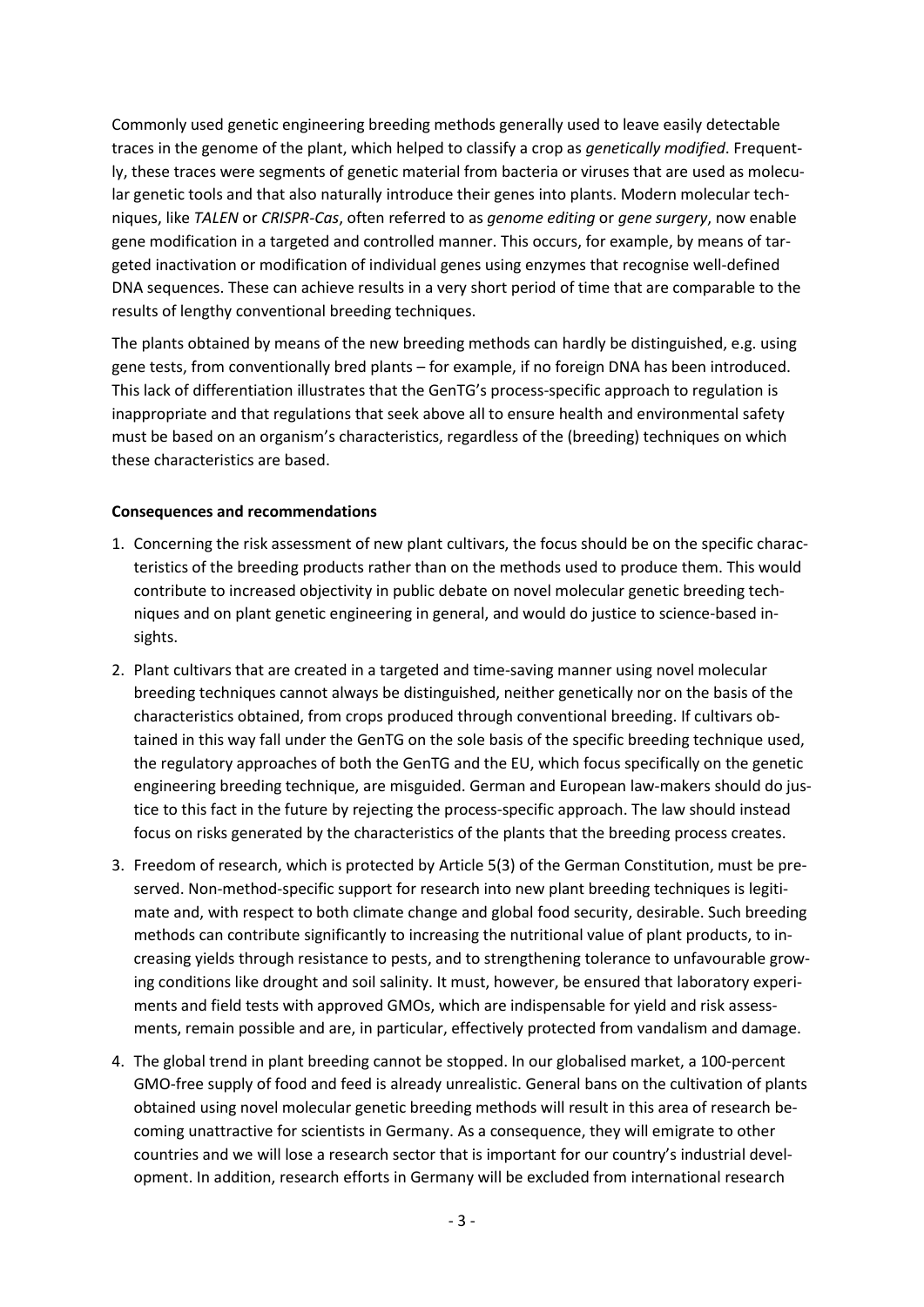programmes related to this area. We should consider, critically and without prejudice, whether Germany might thereby lose the opportunity to help ensure these technologies are handled responsibly in the future.

- 5. The possible ecological and health-related risks of newly bred plants should still be tested in each individual case. Only evidence-based scientific risk assessment should be used to make decisions. Germany is already a world leader in biological safety research. Field trials, especially those with approved GMOs, are indispensable for these tasks as well as for careful examination of plant cultivars and for analyses in the context of scientific experiments. Such trials become impossible, however, when sweeping bans are imposed.
- 6. Because most of our food is imported, and Germany is a favourable agricultural location, no acute need for increased yields is perceived here. However, yields in those countries that plant the crops to produce our food often fall short due to unfavourable environmental conditions. In a globalised world with limited natural resources and growing demand, Germany and Europe bear an international responsibility to continue increasing agricultural productivity, including by means of sustainable new breeding methods. In addition, the political message that a complete ban on GMO cultivation in Germany sends to other (e.g. African) countries, where increases in production are urgently needed in order to fight hunger, should not be underestimated.
- 7. The successes of molecular breeding make it possible to breed plants that can help us achieve ecologically oriented, sustainable agriculture, environmental protection and preservation of species diversity. These advances can support sustainable farming methods that prevent further soil erosion, water shortages and water pollution.